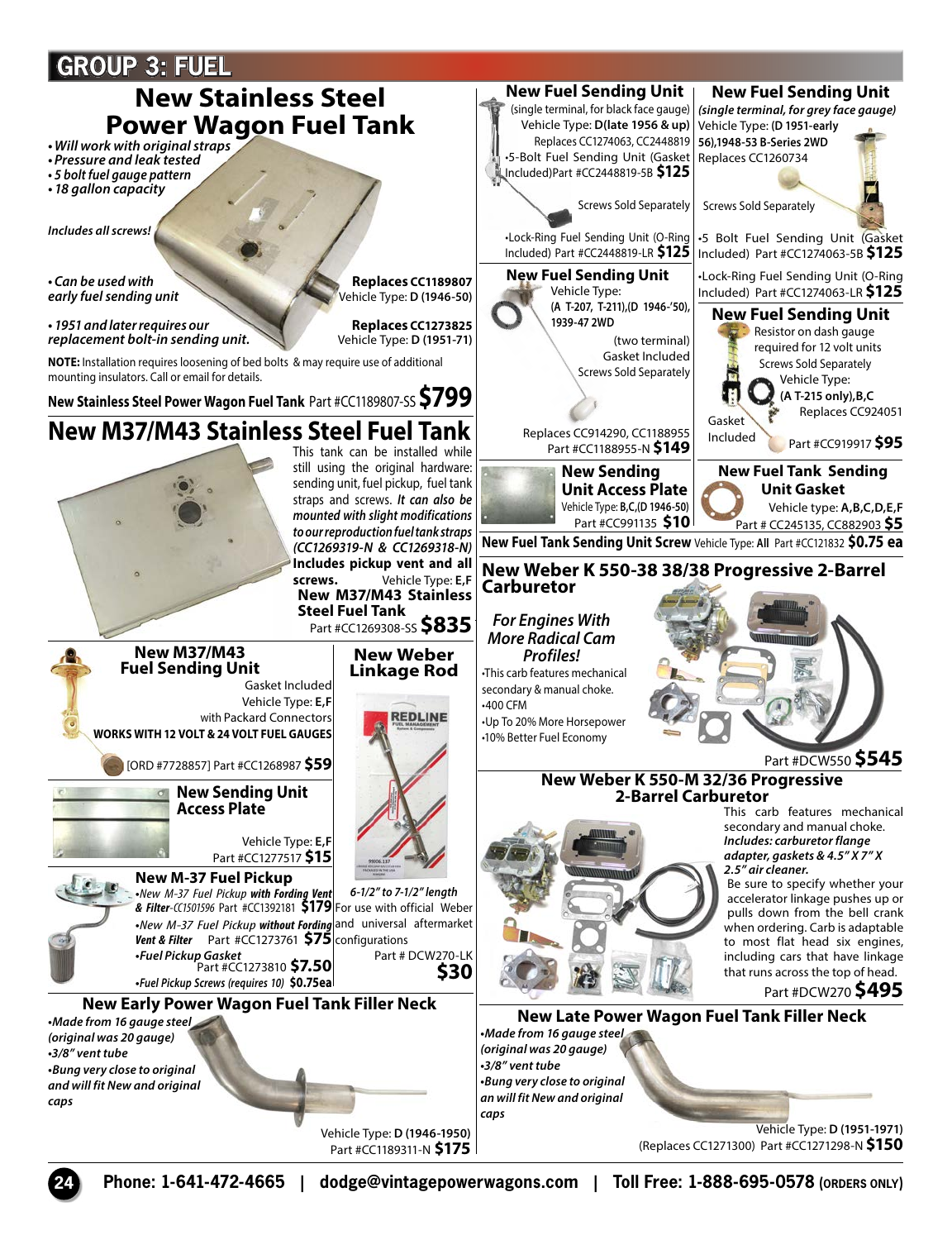

**Phone: 1-641-472-4665 | dodge@vintagepowerwagons.com | Toll Free: 1-888-695-0578 (ORDERS ONLY) 25**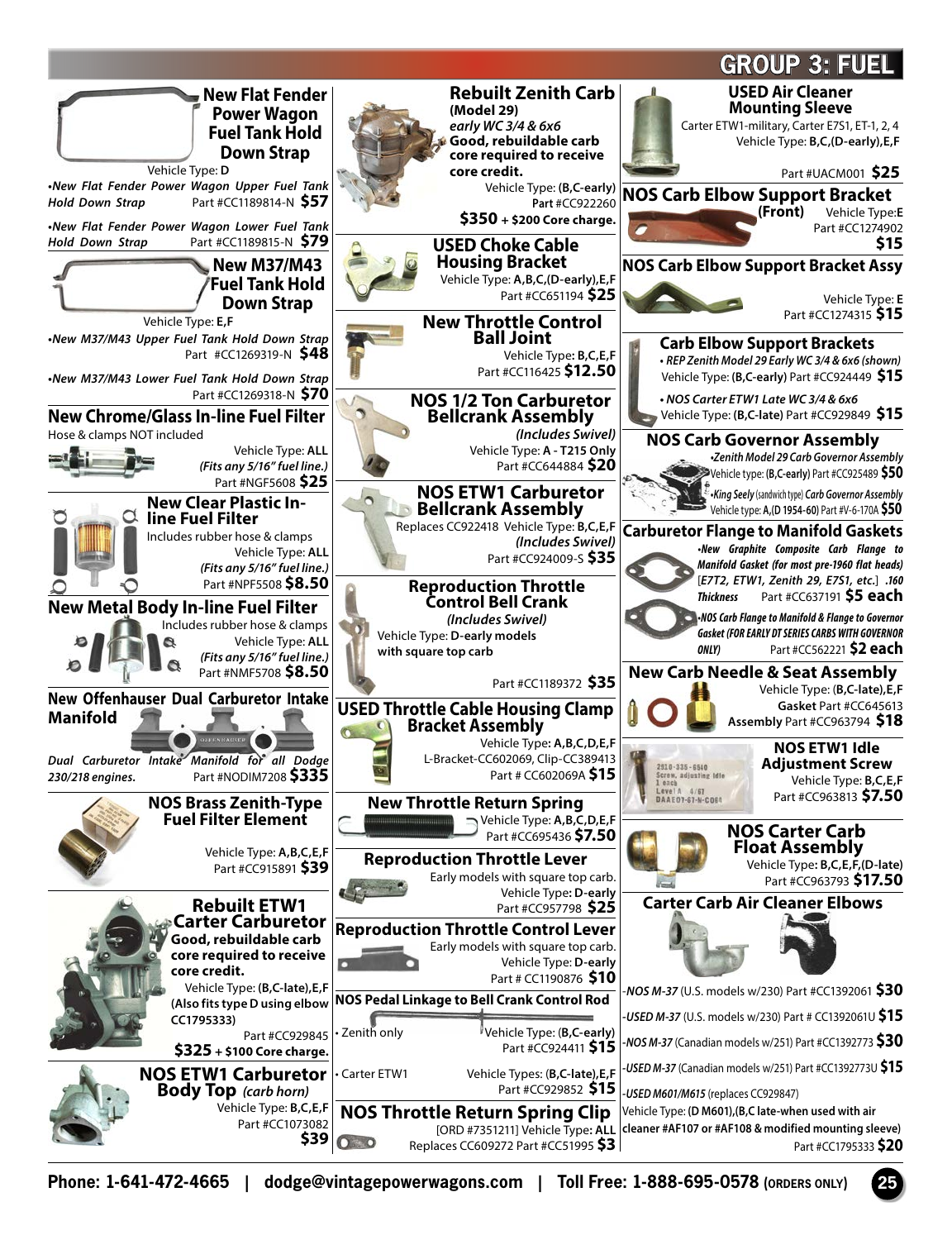## **GROUP 3: FUEL**



Part #CC797919 **\$28**